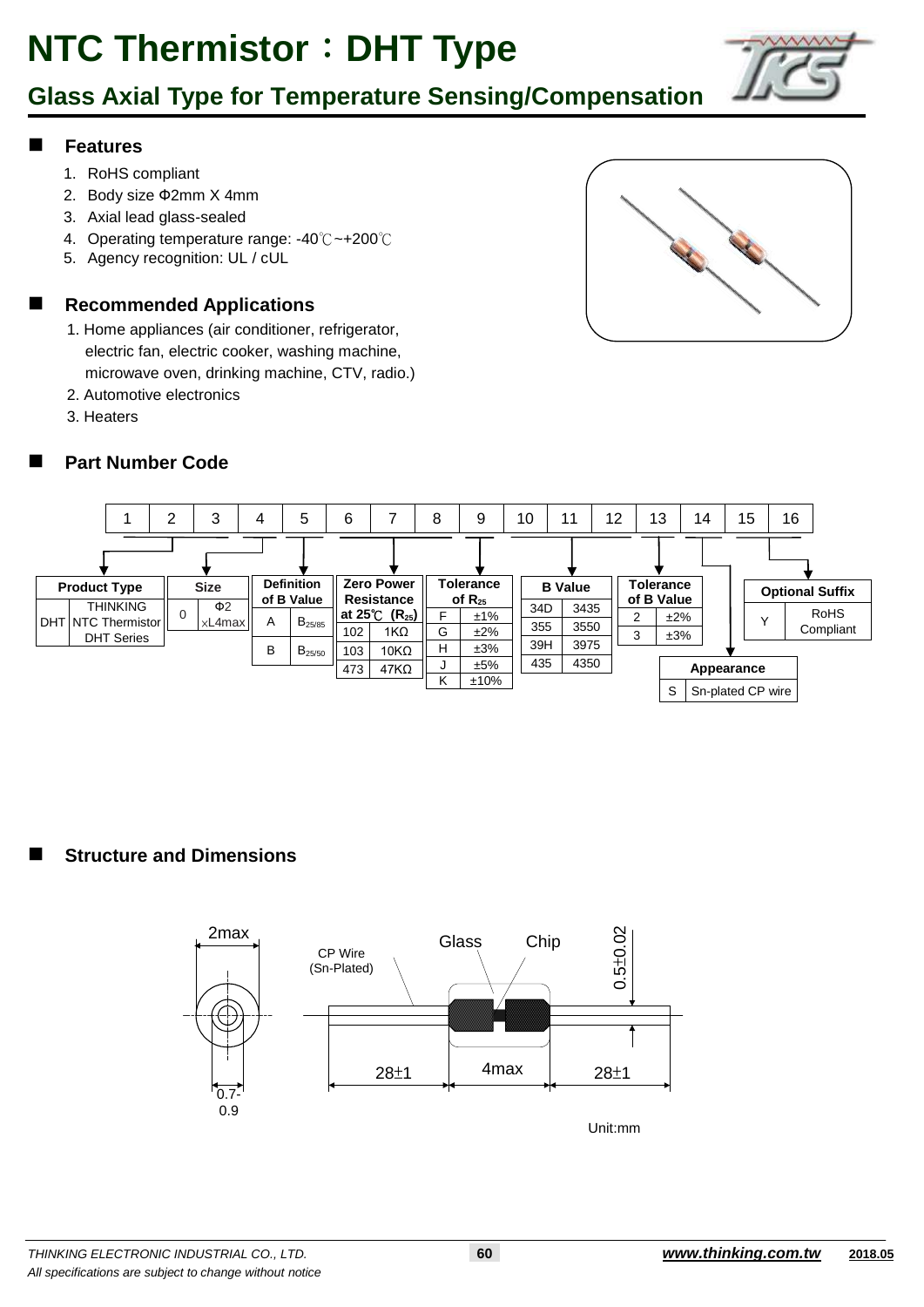

## **Glass Axial Type for Temperature Sensing/Compensation**

#### **Electrical Characteristics**

| Part No.                               | <b>Zero Power</b><br>Resistance<br>at $25^{\circ}$ C | Tolerance<br>0f<br>$R_{25}$               | B<br>Value |      | <b>Tolerance</b><br>0f<br><b>B</b> Value | Max.<br>Power<br>Dissipation<br>at $25^{\circ}$ | Dissipation<br>Factor | Thermal<br>Time<br>Constant | Operating<br>Temperature<br>Range |            | Safety<br><b>Approvals</b> |
|----------------------------------------|------------------------------------------------------|-------------------------------------------|------------|------|------------------------------------------|-------------------------------------------------|-----------------------|-----------------------------|-----------------------------------|------------|----------------------------|
|                                        | $R_{25}$ (KQ)                                        | $\pm\%$                                   | (K)        |      | $(\pm\%)$                                | $P_{max}(mW)$                                   | $\delta$ (mW/°C)      | $\tau$ (Sec.)               | $T_L \sim T_U({}^{\circ}C)$       | UL.        | cUL                        |
| DHT0A502 <sup>7355*</sup>              | 5                                                    |                                           | 25/85      | 3550 | $2 \cdot 3$                              | 120                                             | $\geq$ 2              | ≤10                         | $-40 - +200$                      | $\sim$     |                            |
| DHT0B103 <sup>7355*</sup>              | 10                                                   |                                           | 25/50      | 3550 |                                          |                                                 |                       |                             |                                   | $\sqrt{ }$ |                            |
| DHT0A103 <sup>7</sup> 34D <sup>*</sup> | 10                                                   |                                           | 25/85      | 3435 |                                          |                                                 |                       |                             |                                   | $\sim$     |                            |
| DHT0A103 <sup>7</sup>                  | 10                                                   |                                           | 25/85      | 3470 |                                          |                                                 |                       |                             |                                   | $\sqrt{ }$ |                            |
| DHT0A103 <sup>739H*</sup>              | 10                                                   | $1 \cdot 2 \cdot 3 \cdot$<br>$5 \cdot 10$ | 25/85      | 3975 |                                          |                                                 |                       |                             |                                   | $\sqrt{ }$ |                            |
| DHT0B203 <sup>7395*</sup>              | 20                                                   |                                           | 25/50      | 3950 |                                          |                                                 |                       |                             |                                   | $\Delta$   |                            |
| DHT0B3037395*                          | 30                                                   |                                           | 25/50      | 3950 |                                          |                                                 |                       |                             |                                   | $\sim$     |                            |
| DHT0B473 <sup>7</sup> 395*             | 47                                                   |                                           | 25/50      | 3950 |                                          |                                                 |                       |                             |                                   | $\sqrt{ }$ |                            |
| DHT0B5037395*                          | 50                                                   |                                           | 25/50      | 3950 |                                          |                                                 |                       |                             |                                   | $\sqrt{ }$ |                            |
| DHT0B104 <sup>1</sup> 400*             | 100                                                  |                                           | 25/50      | 4000 |                                          |                                                 |                       |                             |                                   | $\sim$     |                            |
| DHT0A104 <sup>739H*</sup>              | 100                                                  |                                           | 25/85      | 3975 |                                          |                                                 |                       |                             |                                   | $\Delta$   |                            |
| DHT0A104 <sup>7430*</sup>              | 100                                                  |                                           | 25/85      | 4300 |                                          |                                                 |                       |                             |                                   |            |                            |
| DHT0B204 <sup>7395*</sup>              | 200                                                  |                                           | 25/50      | 3950 |                                          |                                                 |                       |                             |                                   | $\Delta$   |                            |
| DHT0A204□400*                          | 200                                                  |                                           | 25/85      | 4000 |                                          |                                                 |                       |                             |                                   | $\Delta$   |                            |
| DHT0B204 <sup>1</sup> 435*             | 200                                                  |                                           | 25/50      | 4350 |                                          |                                                 |                       |                             |                                   |            |                            |

Note 1:  $\Box$  = Tolerance of R<sub>25</sub>

 $*$  = Tolerance of B value

Note 2: UL/cUL File No: E138827

Note 3: Special specifications are available upon request.

### **Max. Power Dissipation Derating Curve**



**Ambient temperature (**℃**)**

- T<sub>U</sub>: Maximum operating temperature (°C)
- T<sub>L</sub>: Minimum operating temperature ( $°C$ )

For example:

Ambient temperature (Ta) = 55℃

Maximum operating temperature ( $T_U$ ) = 200°C

 $P_{Ta} = (T_U-Ta)/(T_U-25) \times Pmax \approx 83\% Pmax$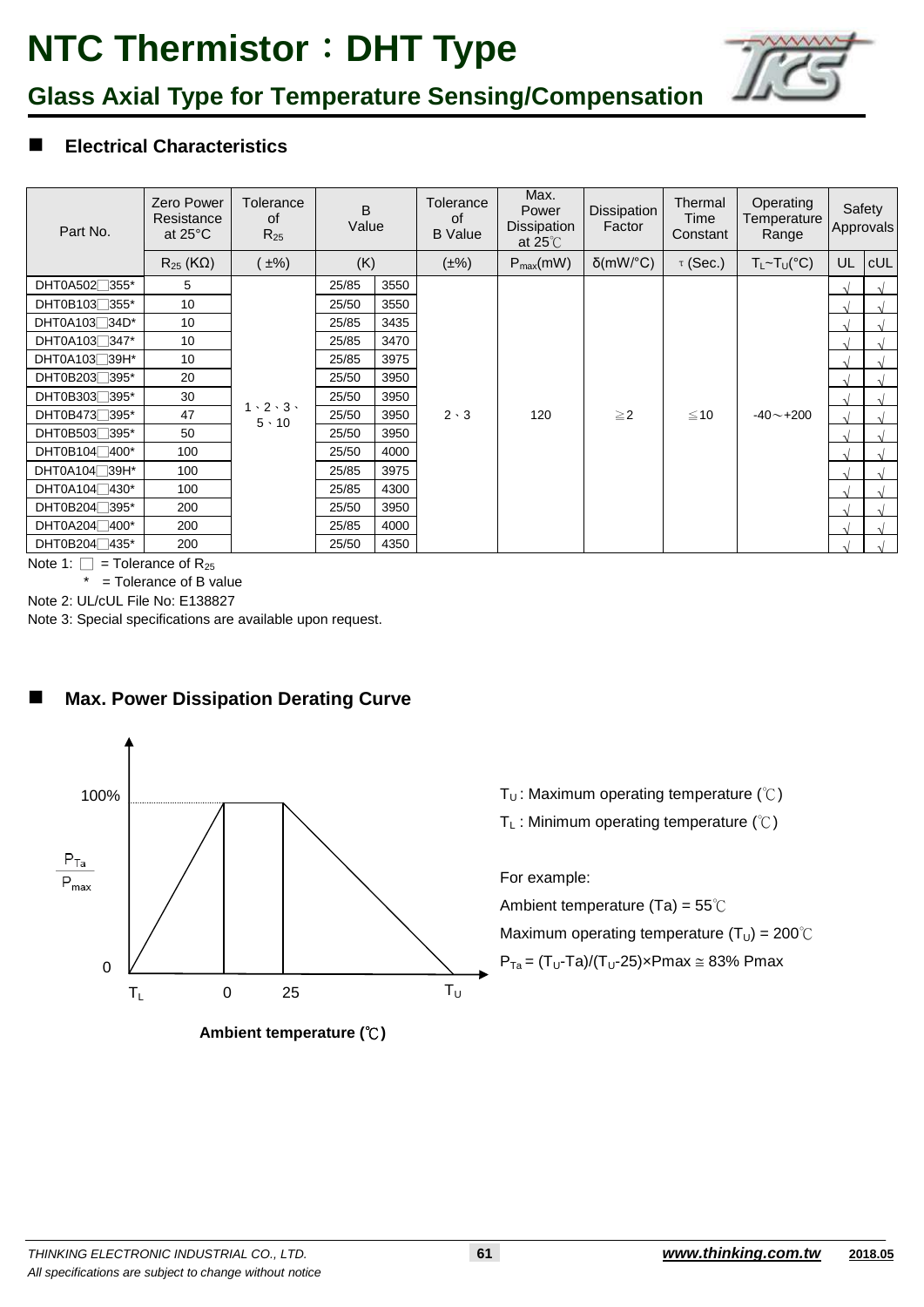

## **Glass Axial Type for Temperature Sensing/Compensation**

**R-T Characteristic Curves**

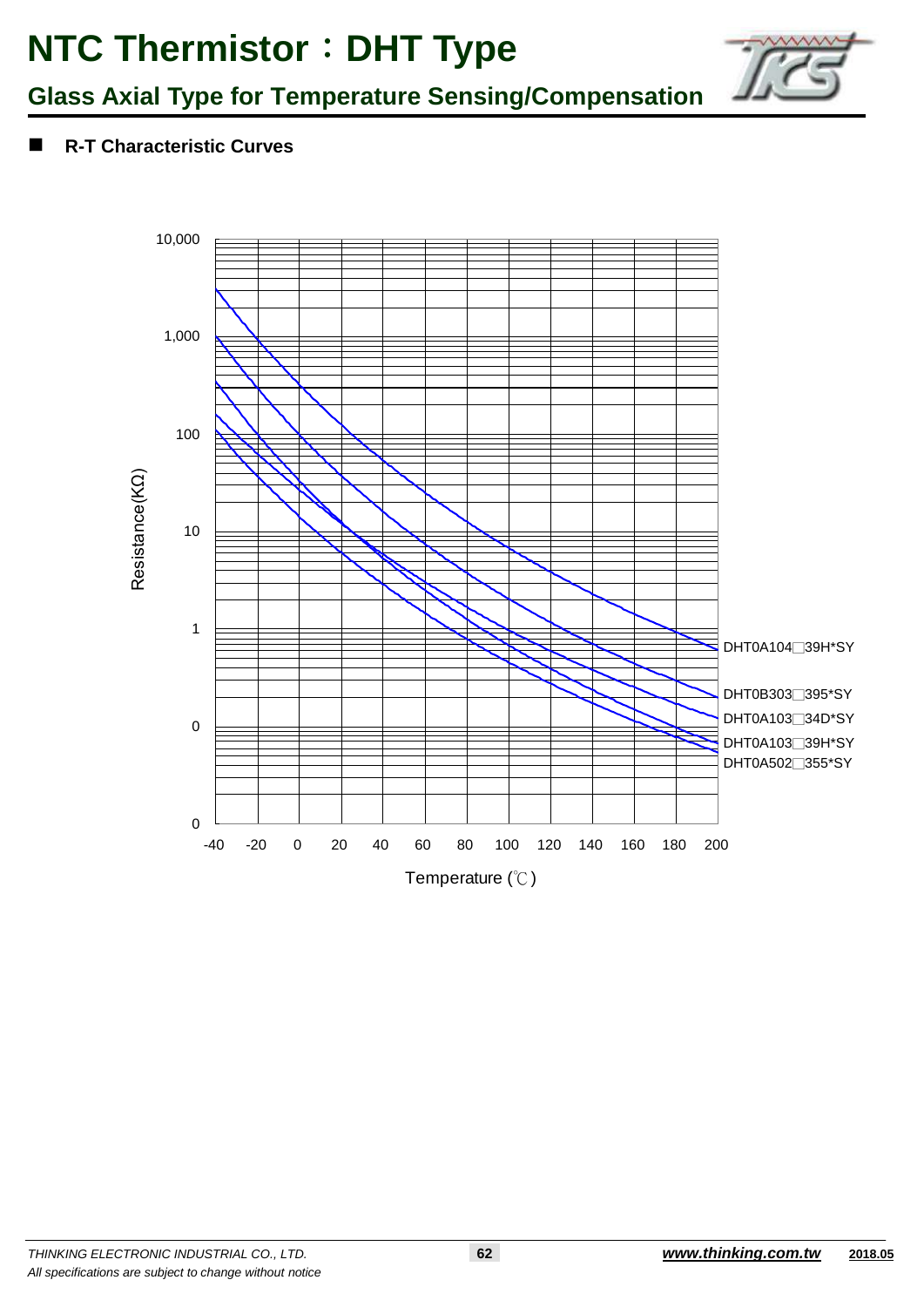![](_page_3_Picture_1.jpeg)

**Glass Axial Type for Temperature Sensing/Compensation**

- **Soldering Recommendation**
	- **Wave Soldering Profile**

![](_page_3_Figure_5.jpeg)

**Recommended Reworking Conditions With Soldering Iron**

| Item                              | <b>Conditions</b>       |
|-----------------------------------|-------------------------|
| Temperature of Soldering Iron-tip | $360^{\circ}$ (max.)    |
| Soldering Time                    | $3$ sec. (max.)         |
| Distance from Thermistor          | $2 \, \text{mm}$ (min.) |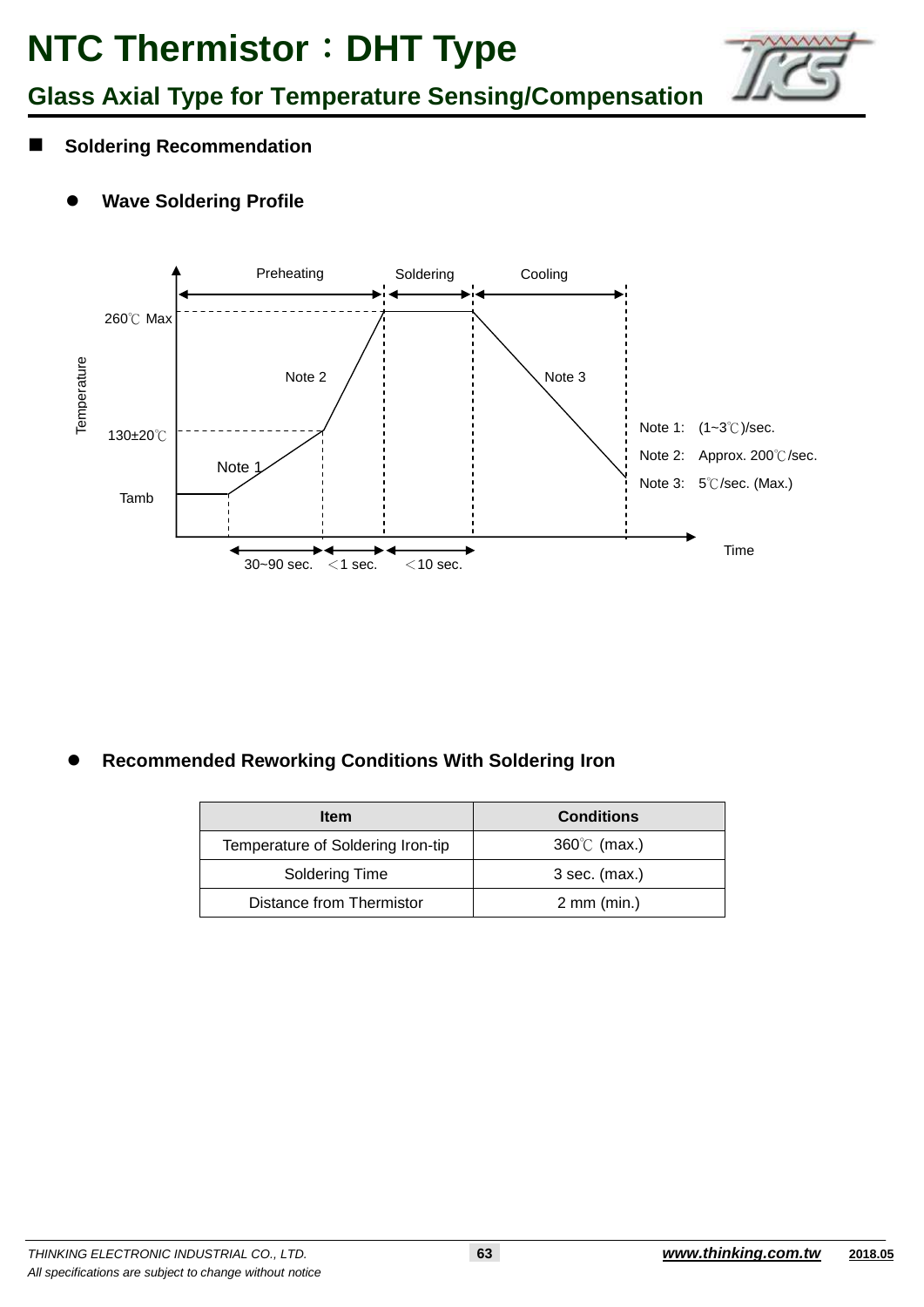![](_page_4_Picture_1.jpeg)

## **Glass Axial Type for Temperature Sensing/Compensation**

### **Reliability**

| <b>Item</b>                                   | <b>Standard</b>       |                                                                                                                                                                                           | <b>Specifications</b>                                                           |                  |                                                                          |  |  |
|-----------------------------------------------|-----------------------|-------------------------------------------------------------------------------------------------------------------------------------------------------------------------------------------|---------------------------------------------------------------------------------|------------------|--------------------------------------------------------------------------|--|--|
|                                               | IEC 60068-2-21        | Gradually apply the force specified and keep the unit fixed for<br>$10±1$ sec.                                                                                                            |                                                                                 |                  |                                                                          |  |  |
| Tensile<br>Strength of<br><b>Terminations</b> |                       | <b>Terminal diameter</b><br>Force                                                                                                                                                         |                                                                                 |                  | No visible damage                                                        |  |  |
|                                               |                       |                                                                                                                                                                                           | (Kg)<br>(mm)                                                                    |                  |                                                                          |  |  |
|                                               |                       |                                                                                                                                                                                           | $0.3 < d \le 0.5$                                                               | 0.5              |                                                                          |  |  |
| Bending<br>Strength of                        | IEC 60068-2-21        | Hold specimen and apply the force specified below to each lead.<br>Bend the specimen to 90°, and then return to the original position.<br>Repeat the procedure in the opposite direction. |                                                                                 |                  |                                                                          |  |  |
|                                               |                       |                                                                                                                                                                                           | Terminal diameter                                                               | Force            | No visible damage                                                        |  |  |
| <b>Terminations</b>                           |                       |                                                                                                                                                                                           | (mm)<br>(Kg)                                                                    |                  |                                                                          |  |  |
|                                               |                       |                                                                                                                                                                                           | $0.3 < d \le 0.5$                                                               | 0.25             |                                                                          |  |  |
| Solderability                                 | IEC 60068-2-20        |                                                                                                                                                                                           | At least 95% of terminal<br>electrode is covered by<br>new solder               |                  |                                                                          |  |  |
| Resistance to<br>Soldering<br>Heat            | IEC 60068-2-20        |                                                                                                                                                                                           | No visible damage<br>$\triangle$ R <sub>25</sub> /R <sub>25</sub>   $\leq$ 3 %  |                  |                                                                          |  |  |
| High<br>Temperature<br>Storage                | IEC 60068-2-2         |                                                                                                                                                                                           | No visible damage<br>$\triangle$ R <sub>25</sub> /R <sub>25</sub>   $\leq$ 5 %  |                  |                                                                          |  |  |
| Damp Heat,<br><b>Steady State</b>             | IEC 60068-2-78        | $40 \pm 2^{\circ}$ C, 90~95% RH, 1000 ± 24 hrs                                                                                                                                            | No visible damage<br>$\triangle$ R <sub>25</sub> /R <sub>25</sub>   $\leq 3\%$  |                  |                                                                          |  |  |
| Rapid Change<br>of<br>Temperature             | IEC 60068-2-14        | The conditions shown below shall be repeated 5 cycles.                                                                                                                                    |                                                                                 |                  |                                                                          |  |  |
|                                               |                       | Step                                                                                                                                                                                      | Temperature $(^\circ \mathcal{C})$                                              | Period (minutes) |                                                                          |  |  |
|                                               |                       | 1                                                                                                                                                                                         | $-40 \pm 5$                                                                     | $30 \pm 3$       | No visible damage                                                        |  |  |
|                                               |                       | $\overline{2}$                                                                                                                                                                            | Room temperature                                                                | $5 \pm 3$        | $\vert$ $\vartriangle$ R <sub>25</sub> /R <sub>25</sub> $\vert \leq 3\%$ |  |  |
|                                               |                       | 3                                                                                                                                                                                         | $200 \pm 5$                                                                     | $30 \pm 3$       |                                                                          |  |  |
|                                               |                       | 4                                                                                                                                                                                         | Room temperature                                                                | $5\pm3$          |                                                                          |  |  |
| Max.<br>Power<br>Dissipation                  | IEC 60539-1<br>4.26.3 | $25 \pm 5^{\circ}$ C, Pmax., 1000 $\pm$ 24 hrs                                                                                                                                            | No visible damage<br>$\Delta$ R <sub>25</sub> /R <sub>25</sub> $\vert \leq 5\%$ |                  |                                                                          |  |  |